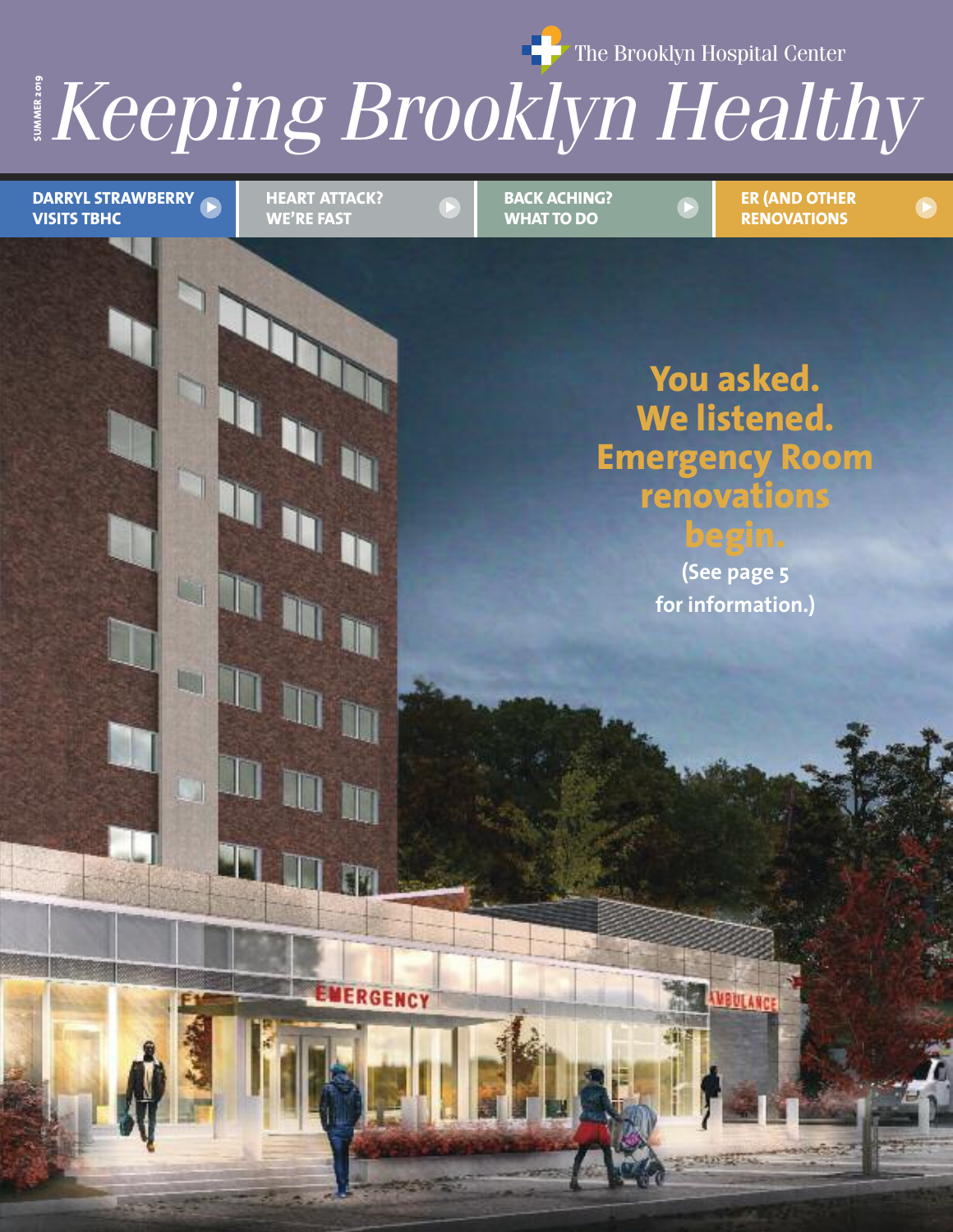

**Gary G. Terrinoni**

## **MESSAGE FROM TBHC'S PRESIDENT: EXCITING TRANSFORMATIONS**

In addition to the renovation of our Emergency Department (see page 5 for more), two other significant physical transformations will change how The Brooklyn Hospital Center (TBHC) delivers care to our communities.

Ambulatory care, the care we provide in an outpatient setting, is the wave of the future in medicine.We deliver excellent ambulatory care in our network of Family Health Centers, located throughout Brooklyn.

The flexibility of ambulatory care also allows us to provide service through our primary care and private practice physicians located in the Maynard Building at 240 Willoughby Avenue. In 2020, we will transition these doctor offices to a new 60,000-square-foot facility at 620 Fulton Street. This modern space, purposely designed for medical use, provides a better environment for our patients.The improved facilities will enable our staff to deliver enhanced and new services to meet the growing demands in our evolving community.

Also, by the end of this year, our outpatient Chronic Renal Dialysis Center will move from 19 Rockwell Place to a brand-new location at 218 Myrtle Avenue. This facility will continue to provide the best care possible to patients with renal disease. This center has been awarded the highest ranking of five stars from the Center for Medicare and Medicaid.

We are excited about these changes and for the positive effects they will have on the Patient Experience as we strive to continue *Keeping Brooklyn Healthy!*

## **BASEBALL LEGEND DARRYL STRAWBERRY VISITS**

This spring, The Brooklyn Hospital Center (TBHC) hosted two special guests who helped kick off TBHC's Colorectal Cancer Awareness Month. "I'm lucky because I survived twice," said Darryl Strawberry, baseball icon, author, pastor and colorectal cancer survivor."I had symptoms like abdominal pain and blood in my stool. But I was hard-headed; I thought I didn't need a doctor. I was wrong. And now I'm urging others to get screened for colorectal cancer."

Mr. Strawberry is well known for his career in Major League Baseball. He helped lead the New York Mets to a World Series championship in 1986 and the NewYork Yankees to threeWorld Series championships in 1996,1998 and 1999.

Brooklyn Borough President Eric L. Adams similarly urged screening and congratulated TBHC on its continuing efforts to reach out to under-served communities. "As Brooklyn goes, so goes New York City. As New York City goes, so goes the country.As the country goes, so goes the globe,"he said.



**At TBHC's Colorectal Cancer Awareness event, Darryl Strawberry and Eric L. Adams.**

The Division of Gastroenterology, headed by Madhavi Reddy, MD, presented recent research findings and urged everyone to speak with their primary physicians about getting a colonoscopy. "In fact, we recommend age 50 for the general population, but 45 years of age for African Americans," said Denzil Etienne, MD, gastroenterologist.

**For more information or to schedule an appointment for a colonoscopy or other colorectal cancer screening, call 718.250.8867. No health insurance? Cancer Services Program of Brooklyn can help. Call 718.250.8708 for more information.**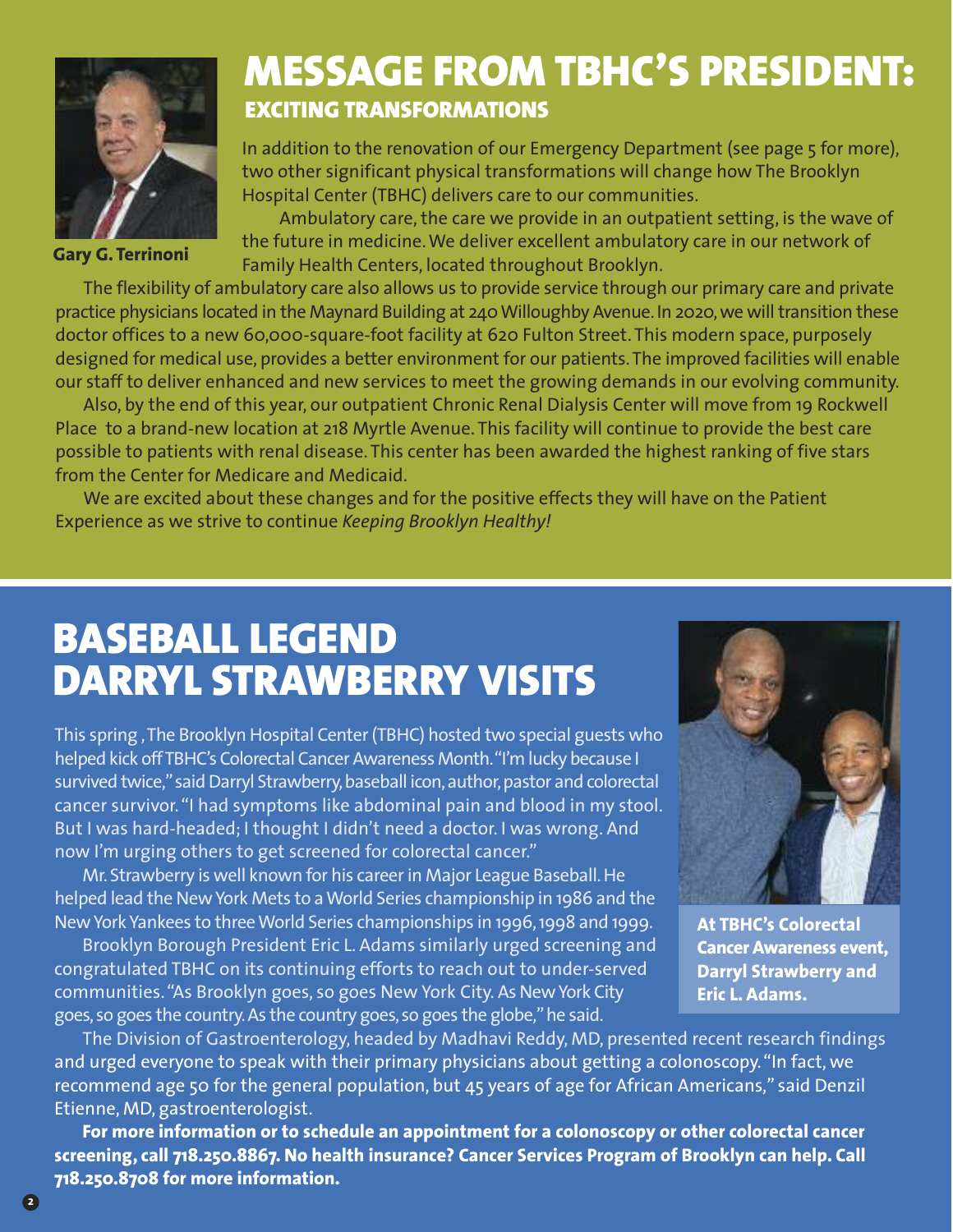### **HEART ATTACK? TBHC IS FAST! THESE ACCOMPLISHMENTS REST ON A LONGSTANDING RECORD OF EXCELLENCE**

**For nearly 1 million residents, The Brooklyn Hospital Center, in collaboration with Mount Sinai Heart, is a lifesaver.** Having a hospital close by that offers percutaneous coronary intervention (PCI) services allows patients in cardiac emergencies to get fast care without travelling far. With heart emergencies, time saved equals lives saved.

**Recent statistics show that TBHC patients save even more time because our "door-to-balloon" performance is speedy.** According to the American Heart Association and the American College of Cardiology, the recommended time from a first medical contact to cardiac intervention in minutes is 90 minutes or less. We are consistently doing much better than that.

In the first bar graph shown at top, TBHC clocks in less than 90 minutes from EMS arrival to intervention 100% of the time (as opposed to the overall New York State figure of 87.7%). For first medical contact to balloon we are beating 90 minutes 68.8% of the time and for walk-in patients to device, 85.7% of the time—all consistently better than New York State percentages.

**Just how fast?** In the second line graph, shown at bottom, TBHC's median time beats the recommended time by more than half.

Srinivas Kesanakurthy, MD, Director of TBHC's Brooklyn Heart Center says,"With a full-service cardiac catheterization lab, our heart experts offer a full spectrum of quality cardiac care.When every second counts, our community can count on TBHC before, during and after a cardiac event."

### **Time Target Review for Primary PCI STEMI Cases Across NY State**





#### **For comprehensive, quality cardiac care, please contact 1.833.TBHC.NOW (833.824.2669) to make an appointment.**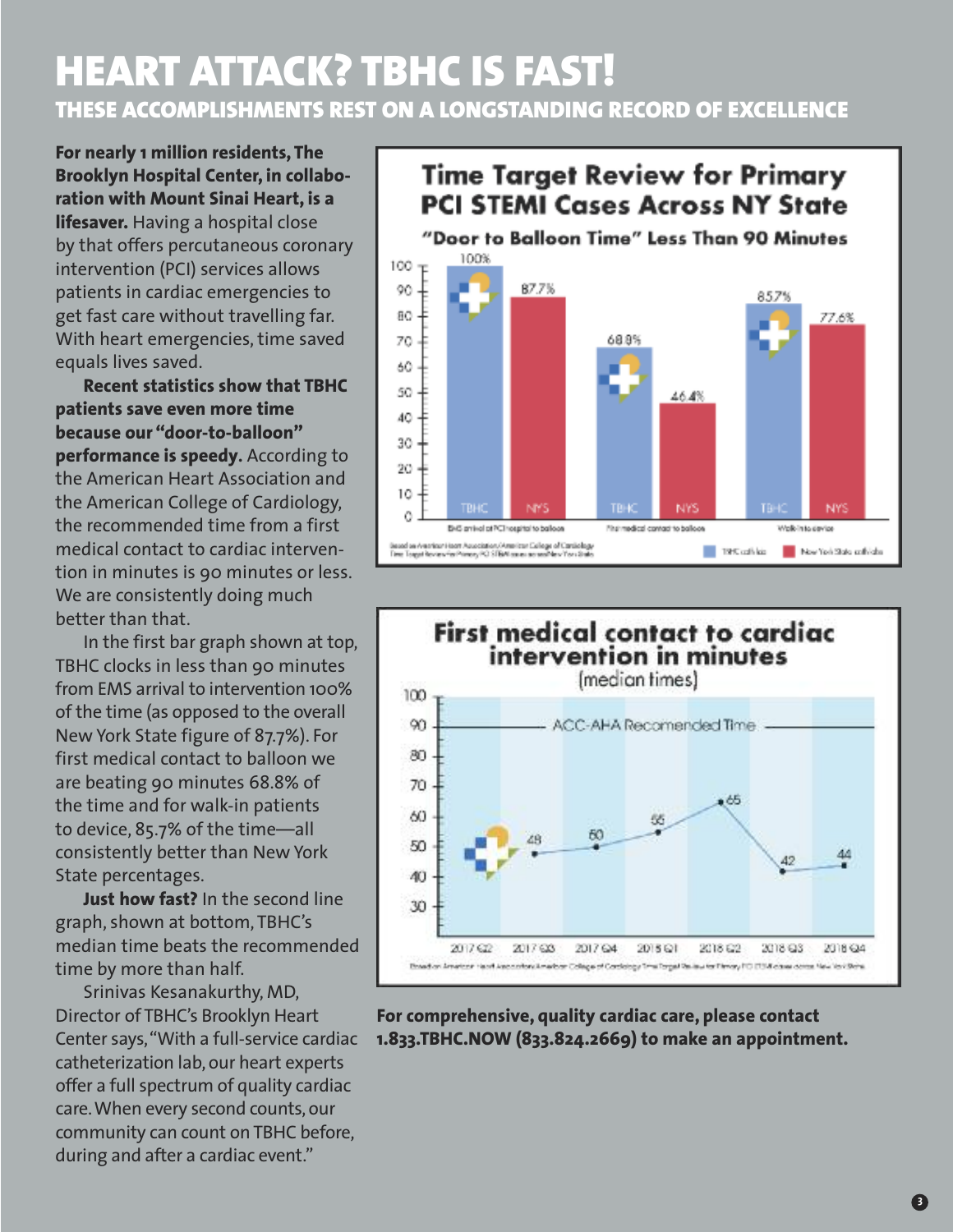# **6 WAYS TO BABY YOUR BACK**

#### 1. STRENGTHEN YOUR CORE.

Your core muscles in your lower back and abdomen need to be strong to adequately support your spine. Research a good routine online or ask your doctor or a trainer at your gym for advice.

#### **2 . S I T S M A RT LY.**

If you sit most of the day, make sure your chair provides good lower back support and avoid sitting for long periods of time. Set your phone alarm to get up once every hour to walk a bit and relieve your spine.

#### **3 . G E A R U P.**

Shoes and bags have more to do with your back than you'd think. Good shoes provide a supportive base that helps the spine and body remain in alignment. Consider using shoe orthotics or inserts if you need further support. Carry large loads in a comfortable backpack using both shoulder straps.

#### **4 . L I F T C O R R E C T LY.**

Stand close to the object with your feet spread apart. Squat, bending your knees and hips, while keeping your back straight. Contract your abdominal muscles. Lift with your leg muscles, not your back. Take care not to lift the object and twist at the same time.

#### **5**. SHAPE UP.

The better overall shape you're in, the healthier your back. Get to and maintain a healthy weight, eat a balanced diet, drink lots of water, avoid excessive alcohol, don't smoke. Get enough sleep and stretch every morning (ask your doctor for advice or look online for an easy back-friendly stretching routine).

### **6 . G E T H E L P.**

Pay attention to pain. Many of us experience occasional back pain, but if yours becomes chronic or is worsening, seek medical help. Our Division of Neurosurgery offers preventive care, rehabilitation, medical care and effective surgical procedures when necessary many of them minimally invasive. **Call 718.250.8103 for more** information or to make an appointment.

**4**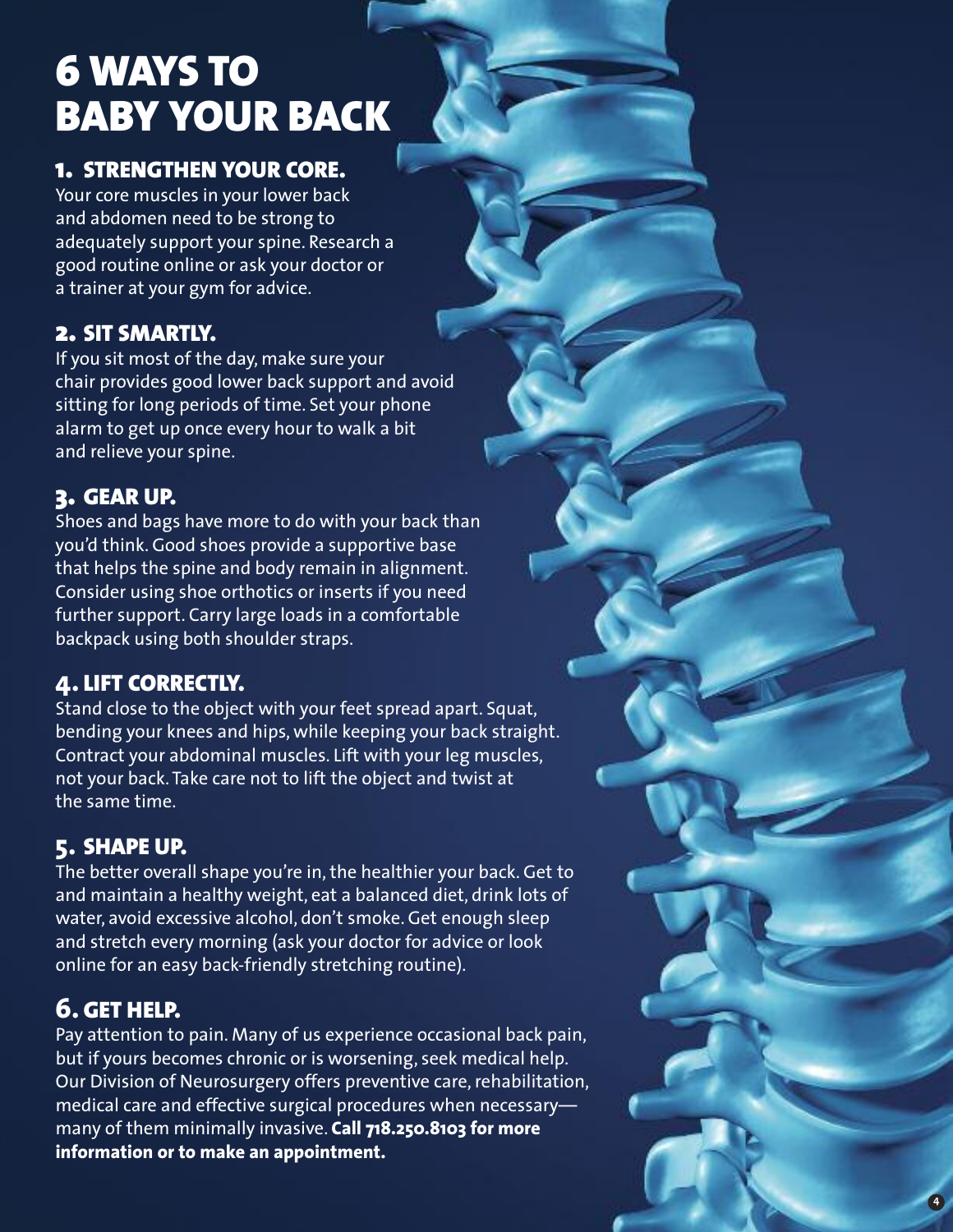## **YOU ASKED FOR A NEW ER. WE LISTENED. CONSTRUCTION IS STARTING NOW!**



Thanks to a \$25 million grant from the New York State Department of Health, TBHC is expanding and upgrading our Emergency Department facilities to meet current and future demands.We

have long heard from the community that the configuration of the department is inefficient and doesn't allow for the best patient, staff and visitor flow.We listened."This renovation will result in a state-of-the-art facility within lifesaving minutes of our neighbors' homes," says Gary G. Terrinoni, TBHC President and CEO.

The renovation will allow for greater flexibility and will accommodate:

- New areas, including an area specifically designed for patients awaiting tests results. The entrance to the ED will be through a newly renovated lobby that will be transparent and welcoming with direct access to the triage rooms. Improved methods of registration will be used to accelerate patient flow to treatment.
- New triage, exam and treatment rooms, including a rapid assessment treatment area, and bariatric, psychiatric observation, cardiac treatment and bereavement rooms.
- Better space and flow for support services, including a radiology room, CT scan room, satellite pharmacy and discharge room.

TBHC's Emergency Department provides emergency services 24 hours a day, 365 days a year for 70,000 annual visits.We are a Level 2 Trauma Center, fully equipped to offer comprehensive emergency medicine to patients suffering traumatic injuries and illness. Furthermore, TBHC is a New York State Designated Stroke Center and has recently earned The American Heart Association and American Stroke Association's Get with The Guidelines® (GWTG) Heart Failure and Stroke Gold Plus Quality Achievement Awards for its best medical practices for stroke and heart care.

On July 10, NYS Assemblyman Walter Mosley, TBHC President & CEO Gary G. Terrinoni, Board Members Dino J.Veronese and Susan E. Skerritt, Community Advisory Board Chair Kim Best,PhD,and Emergency Department Chair Sylvie DeSouza, MD, officially broke ground on the project (see below).